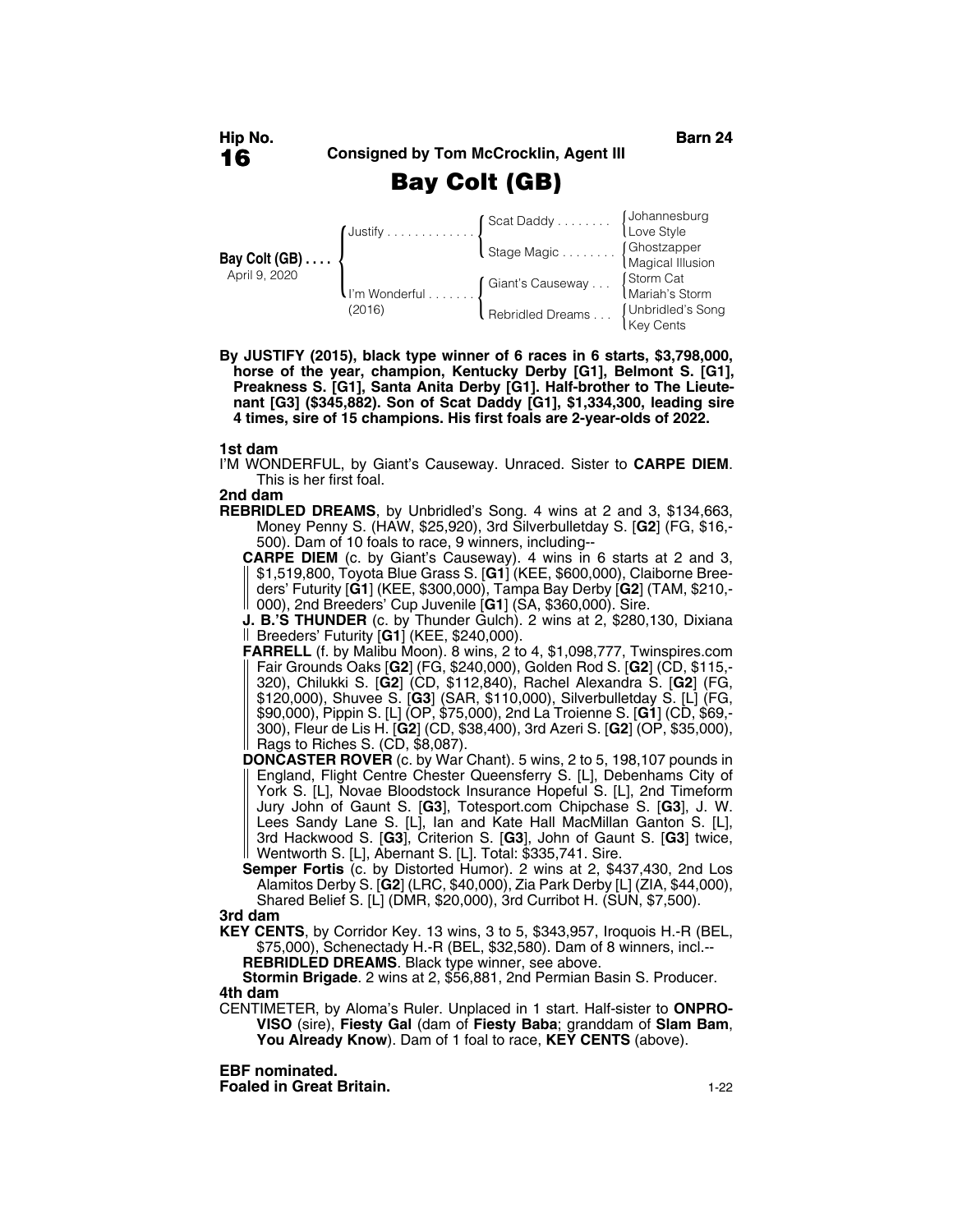# **Dark Bay or Brown Colt**

|                                      | $\int$ Justify    | Scat Daddy JJohannesburg<br>Love Style       |                  |
|--------------------------------------|-------------------|----------------------------------------------|------------------|
| Dark Bay/Br. Colt.<br>April 20, 2020 |                   | Stage Magic (Ghostzapper<br>Magical Illusion |                  |
|                                      | Mezinka<br>(2015) | Bodemeister  [Empire Maker                   | Untouched Talent |
|                                      |                   | I Star of Goshen [Lord At War (ARG)          | Castle Eight     |

**By JUSTIFY (2015), black type winner of 6 races in 6 starts, \$3,798,000, horse of the year, champion, Kentucky Derby [G1], Belmont S. [G1], Preakness S. [G1], Santa Anita Derby [G1]. Half-brother to The Lieutenant [G3] (\$345,882). Son of Scat Daddy [G1], \$1,334,300, leading sire 4 times, sire of 15 champions. His first foals are 2-year-olds of 2022.**

### **1st dam**

MEZINKA, by Bodemeister. Unraced. This is her second foal. Her first foal is a 3-year-old of 2022, which has not started.

#### **2nd dam**

**STAR OF GOSHEN**, by Lord At War (ARG). 3 wins, \$146,030, La Troienne S. [L] (CD, \$70,370), 2nd Edgewood S. [L] (CD, \$21,860). Dam of--

**PIONEEROF THE NILE** (c. by Empire Maker). 5 wins in 10 starts at 2 and 3, \$1,634,200, CashCall Futurity [**G1**] (HOL, \$400,000), Santa Anita Derby [**G1**] (SA, \$450,000), Robert B. Lewis S. [**G2**] (SA, \$120,000), San Felipe S. [**G2**] (SA, \$120,000), 2nd Kentucky Derby [**G1**] (CD, \$400,000), 3rd Lane's End Breeders' Futurity [**G1**] (KEE, \$50,000). Sire.

**Forefathers** (c. by Gone West). 3 wins at 2 & 4, \$200,252 in N.A./U.S., 2nd Jerome H. [**G2**] (BEL, \$32,020), Swale S. [**G2**] (GP, \$30,000), Bergen County S. (MED, \$12,000), 3rd Bold Ruler H. [**G3**] (BEL, \$10,910). Sire. Regala Di Trieste. Winner in 2 starts at 2, \$23,200. Dam of 6 wnrs, incl.--



**My Lady Lauren** (f. by Hard Spun). 3 wins at 3 and 4, \$78,425, 3rd Hallowed Dreams S. (EVD, \$5,500). Dam of **Fifth Anniversary** (f. by Runhappy) at 2, 2021, \$88,850 in Canada; winner in 1 start at 3, 2022, \$32,400 in N.A./U.S., Total: \$70,829 \$103,229.

Galloping Gulch. 10 wins in N.A./U.S. and Canada. Total: \$159,497. **3rd dam**

CASTLE EIGHT, by Key to the Kingdom. 3 wins at 2 and 3, \$30,355. Dam of-- **POWIS CASTLE**. 7 wins, 2 to 5, \$569,518, Malibu S. [**G2**], Vernon O. Underwood Breeders' Cup S. [**G3**], Turfway Prevue S. [L] (TP, \$39,000), Oceanside S.-R (DMR, \$41,267), Rich Cream H. [L] (HOL, \$34,250), 2nd Jim Beam S. [**G2**], San Rafael S. [**G2**], 3rd Del Mar Inv. Derby [**G2**], General George H. [**G2**], Churchill Downs H. [**G3**], Volante H. [**G3**]. Sire. **STAR OF GOSHEN**. Black type winner, see above.

Ticky Tacky. Unraced. Dam of **Moka Jumbie** (in Canada, 2nd Toronto

Cup S. [L], etc., Total: \$70,933), Call the Marines (\$206,870), etc.

Queen's Castle. Unplaced. G'dam of **Lady Haddassah** (10 wins, \$248,164, dam of **HADDASSAH**, to 3, 2021, Prince of Wales S.-R, Total: \$267,577). **4th dam**

HER NATIVE, by Kanumera. 5 wins at 3 and 4, \$32,491. Half-sister to **BROAD-WAY LULLABY**. Dam of 5 foals, all winners, including **Blackened** [**G3**] (dam of **CAJUN SEASON**, \$351,035; **Big Expectations**, **Ebony's Fast Play**, **Viacondios**; g'dam of **BANG**-ntr, \$249,969). Granddam of **JUN-IOR COLLEGE**-ntr (\$408,810), **MIZZO, Literary Light** [**G3**] (\$327,311), **Jim Jim**. Great-granddam of **PROUD VICTOR** (Total: \$154,658), **Big Guy Ian** (\$355,687), Love Cue (dam of Love Cat, champion twice).

**Breeders' Cup, EBF nominated. KTDF.** 1-22